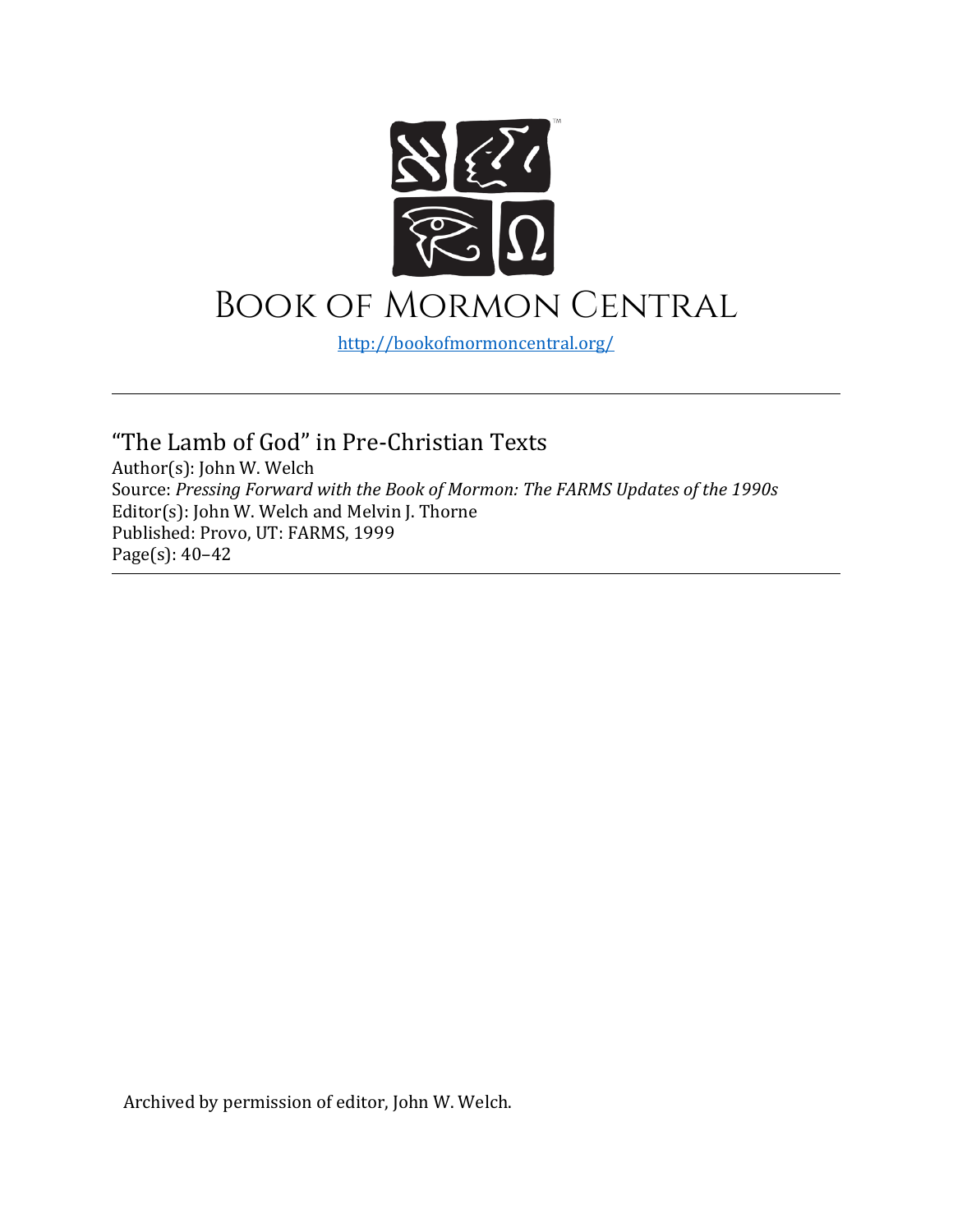## 11

## **"The La mb o f G o d " in PRE-CHRISTIAN TEXTS**

*"Behold the Lamb of God, yea, even the Son of the Eternal Father." (1 Nephi 11:21)*

O**ne of Nephi's favorite titles for Jesus Christ was "the Lamb of God." Forty-four references to "the Lamb" appear in Nephi's vision in 1 Nephi 11-14 alone. Aside from the Latter-day Saint understanding of a similar reference in Moses 7:47 and perhaps Isaiah 53:7, what evidence supports the Old World origins of this terminology?**

**In a 1979 article, recently selected as one of the most illuminating studies on the background of the New Testament, J. C. O'Neill contends that the phrase** *Lamb of God* **was not a Christian invention, as some scholars have supposed, but was rooted in earlier Jewish language and imagery.1 His main evidence comes from the** *Testament of Joseph*, a Jewish text probably from the second century B.C.

**O'Neill reasons, for example, that no Christian editor would have added the references to the Lamb of God to the Jewish** *Testament of Joseph* **19, because doing so would presuppose two Messiahs (the lion and the lamb figures), a non-Christian tradition that would detract from Christ's preeminence in the work of salvation.**

**The ancient roots of** *Testament of Joseph* **19 are further evident when that text is compared with the visions in 1 Nephi and related passages in the Book of Mormon:**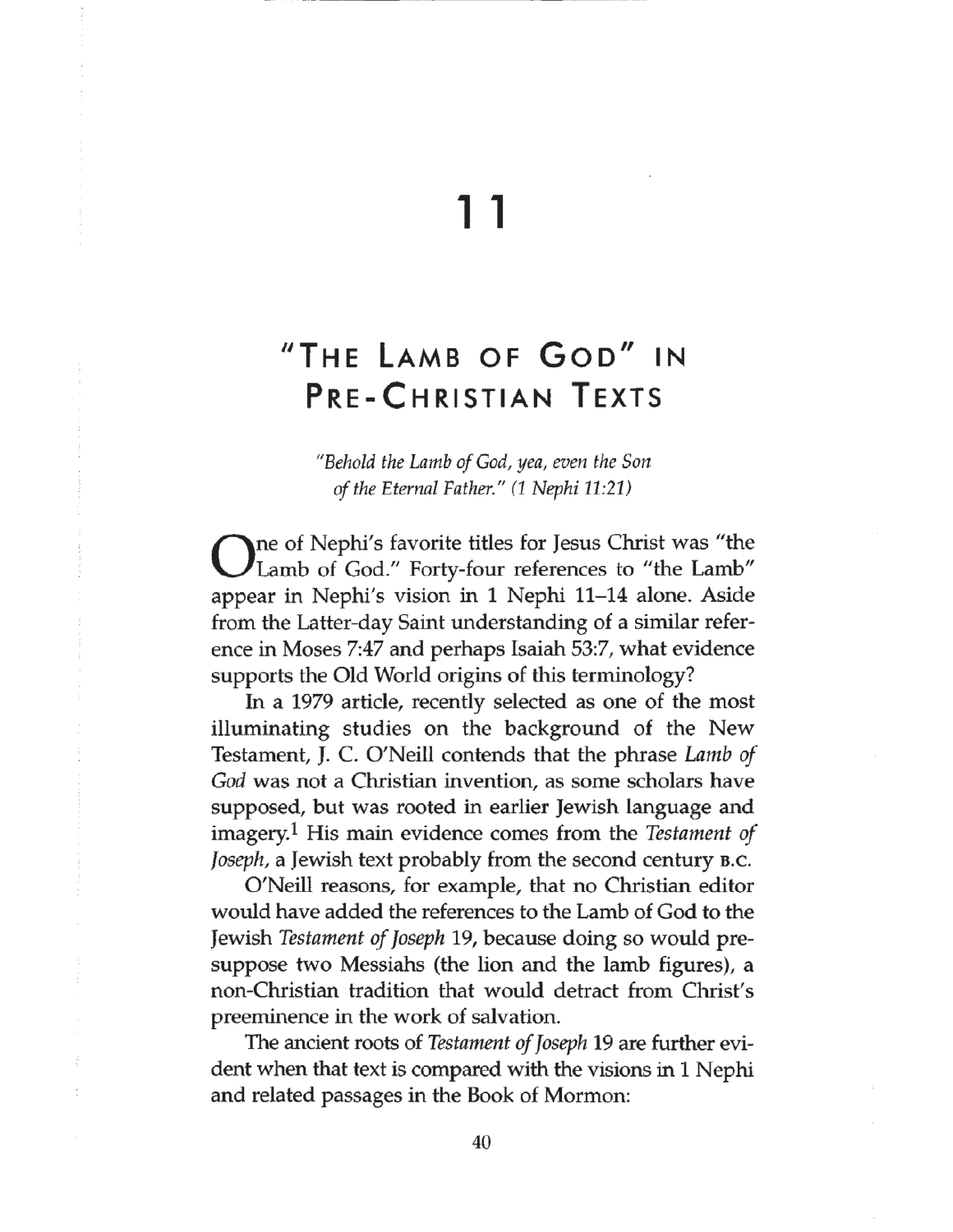**1. The author of** *Testament of Joseph* **19 learned of the coming Lamb in a dream. Lehi saw in a dream the same vision that Nephi saw, a vision featuring the Lamb of God (see 1 Nephi 11:1, 20-21,24, 27-36).**

**2.** *Testament of Joseph* **19 describes the scattering of the twelve tribes (compare 1 Nephi 10:12-13; 11:35-12:1).**

**3. Nephi and the author of** *Testament of Joseph* **19 behold a virgin, mother of the Lamb (see 1 Nephi 11:13-21).**

**4. The "robe of fine linen" in** *Testament of Joseph* **19 recalls the virgin's description in 1 Nephi 11:15 as "beautiful and fair" and the white robe in 1 Nephi 8:5 and 14:19.**

**5. The beautiful mother gives birth to a "spotless lamb" in** *Testament of Joseph* **19 and to "the Son of God" in 1 Nephi 11:18.**

**6. In** *Testament of Joseph* **19 the Lion (Judah?) was found on the Lamb's left hand and proved ineffective, leaving the Lamb to destroy the beast alone (compare 1 Nephi 11:31,33; 14:13,15).**

**7. Both texts prophesy that evil will be destroyed in the last days (see 1 Nephi 11:36; 13:37; 14:14-17).**

**8. In** *Testament of Joseph* **19 the faithful rejoice and are exhorted by their father to keep the commandments of God, common themes in the Book of Mormon (see 1 Nephi 8:38; 2 Nephi 1:16; 2:30).**

**9. In** *Testament of Joseph* **19 Joseph's posterity is to honor Judah and Levi, the Jews in Jerusalem (compare 1 Nephi 14:8; 2 Nephi 3:12; 29:4-6).**

**10. Both texts recognize that salvation through the Lamb will come "by grace" (2 Nephi 25:23), saving Gentiles and Israelites (see 1 Nephi 13:42-14:2) by taking away the "sin of the world" (***Testament of Joseph* **19; compare 1 Nephi 11:33).**

**When John the Baptist announced Christ's approach with the words "Behold the Lamb of God, which taketh away the sin of the world" (John 1:29), he was no doubt**